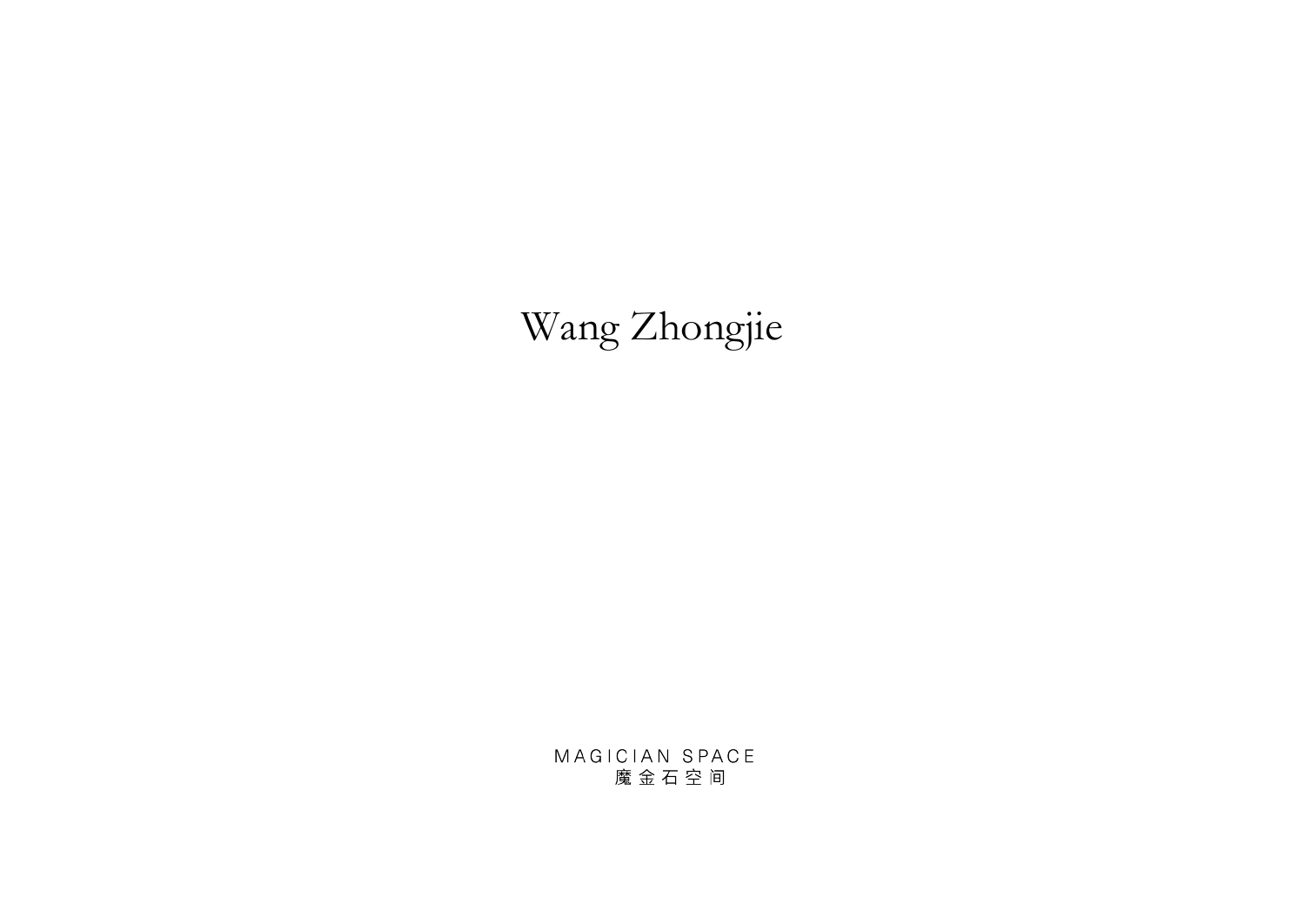Magician Space is proud to present recent work by Wang Zhongjie from 29th October to 4th December 2016.

Wang Zhongjie's first exhibition at Magician Space was "In His Own Shadow" in 2012. It was a retrospective of nearly ten years of his work from 2002 to 2012, which was complemented by Monica Dematte's book, *About Dark Clouds and Blue Sky.* 

Beginning in 2009, images and narratives appeared less often in Wang Zhongjie's paintings. Over the course of two years, he gradually removed layer after layer of excess information, amidst pain and doubt, thereby making his paintings more abstract. "During that time, I was very unhappy, so I was always removing, removing, removing. I thought that this was the deepest and most important experience of my life, but what was I left with in the end? I remember leaving only a single line on the canvas, but for me, this line was still a memory of a past painting. It still had color, structure, and composition; it still once depicted a group of people in a painting, so I finally removed it. It was a difficult time for me, and a friend (Luo Yongjin) asked me, 'Zhongjie, what were you feeling at that time?' and I replied, 'I don't know…'"

"However, I know that, as you get further from something, you are also getting closer to something else. I want to see things beyond fixed objects."

"The colors and textures are rather important for me, and I'm afraid it might be too difficult for me to explain those frames, but I like order, a new order."

Wang Zhongjie is someone who, when he does something, he only does that one thing. In the six years since 2010, he has created ordered frames of color every day. What he frames seems to be blank space, but it is actually an infinitely layered space that emits a strange light.

He feels that something has been planted like a seed, and he hopes that it will naturally sprout and grow.

Wang Zhongjie's work requires slow, quiet appreciation.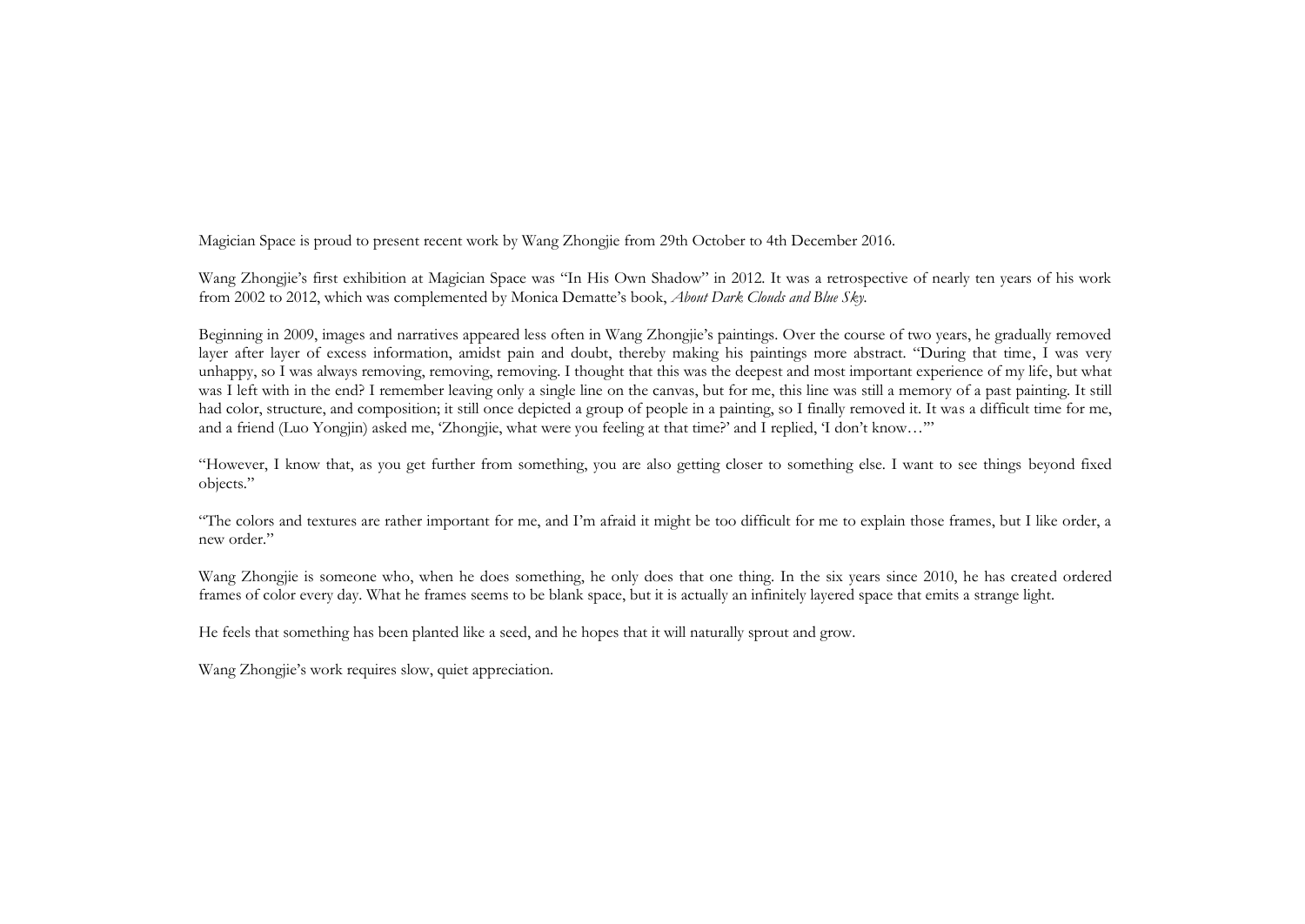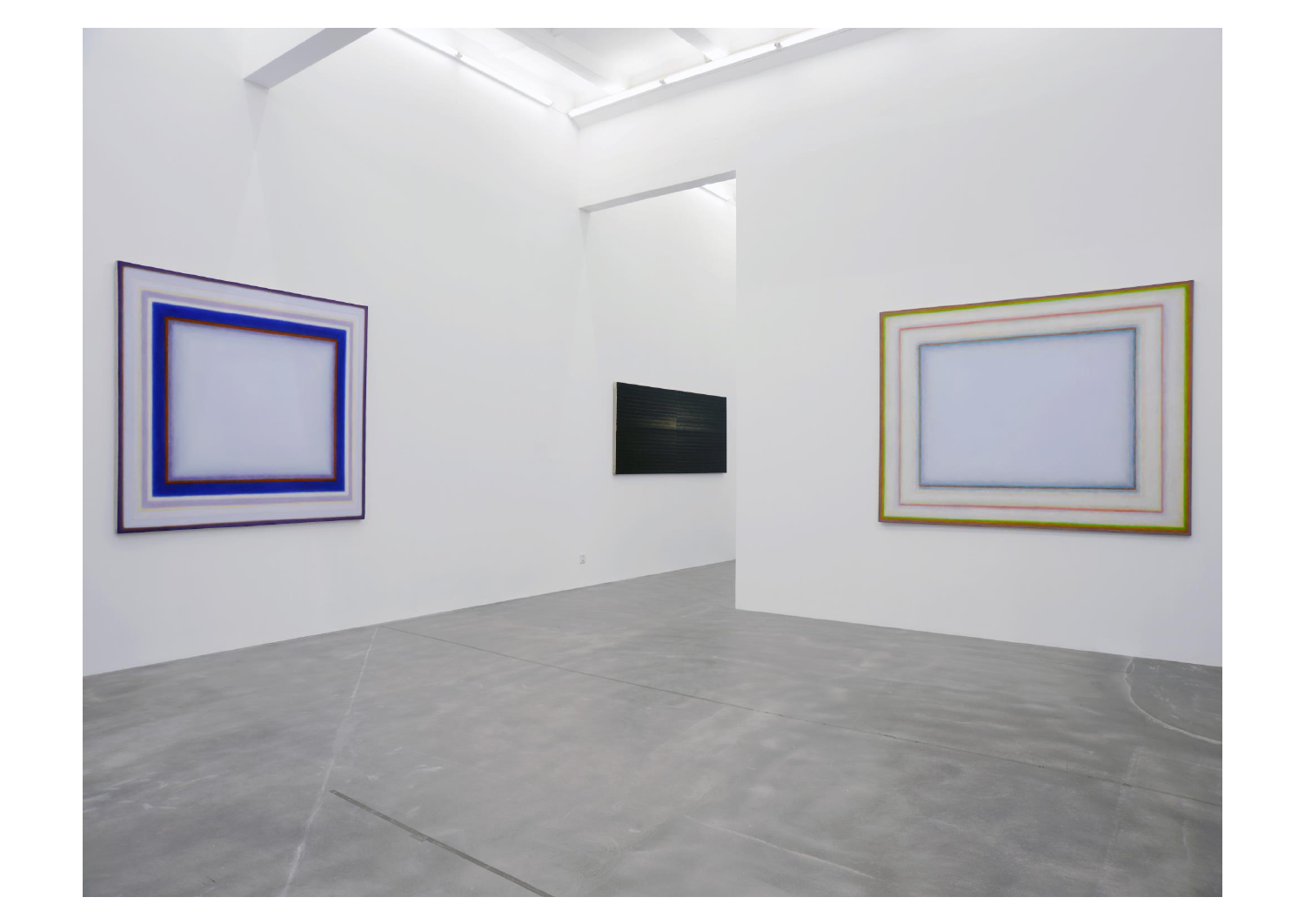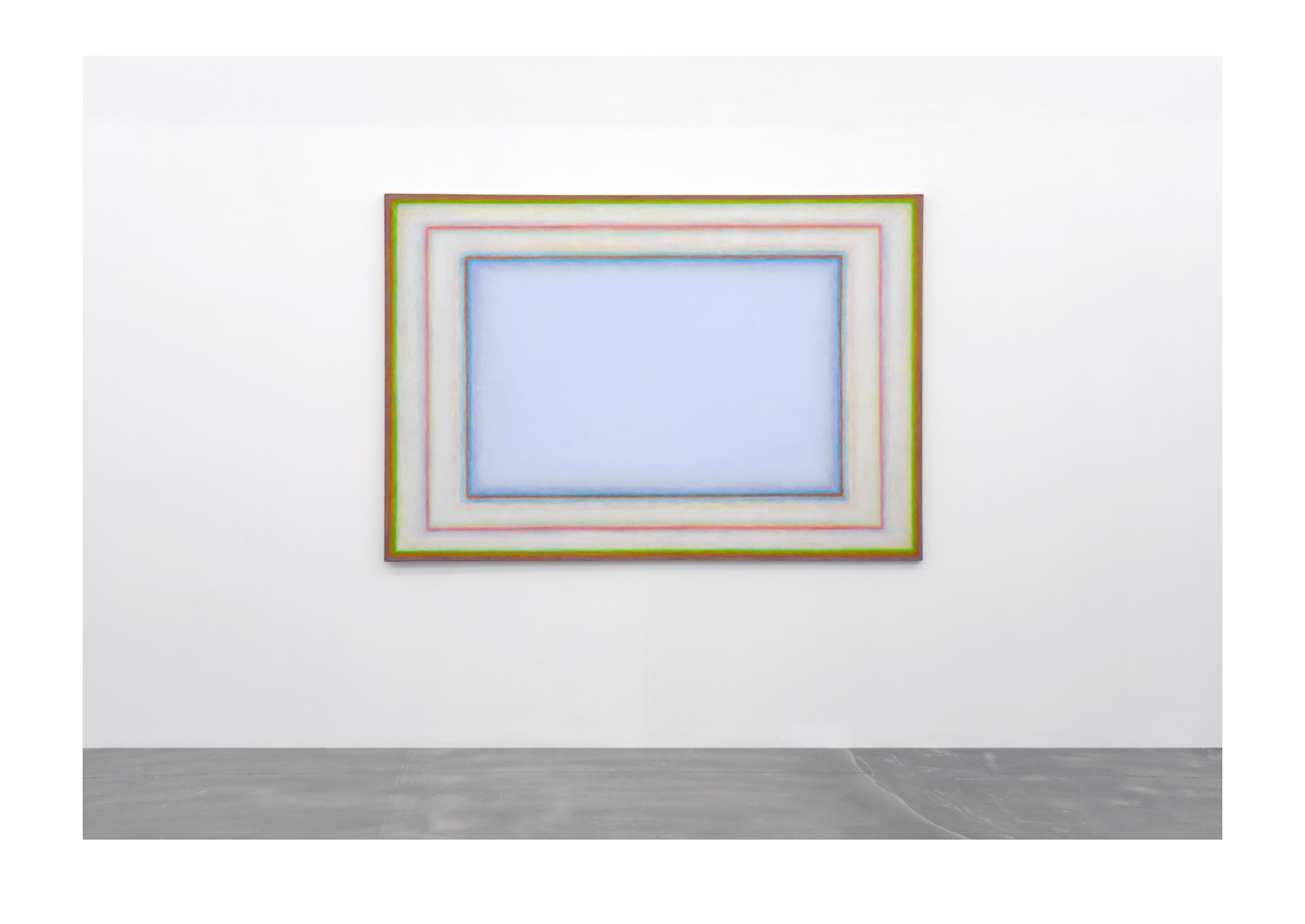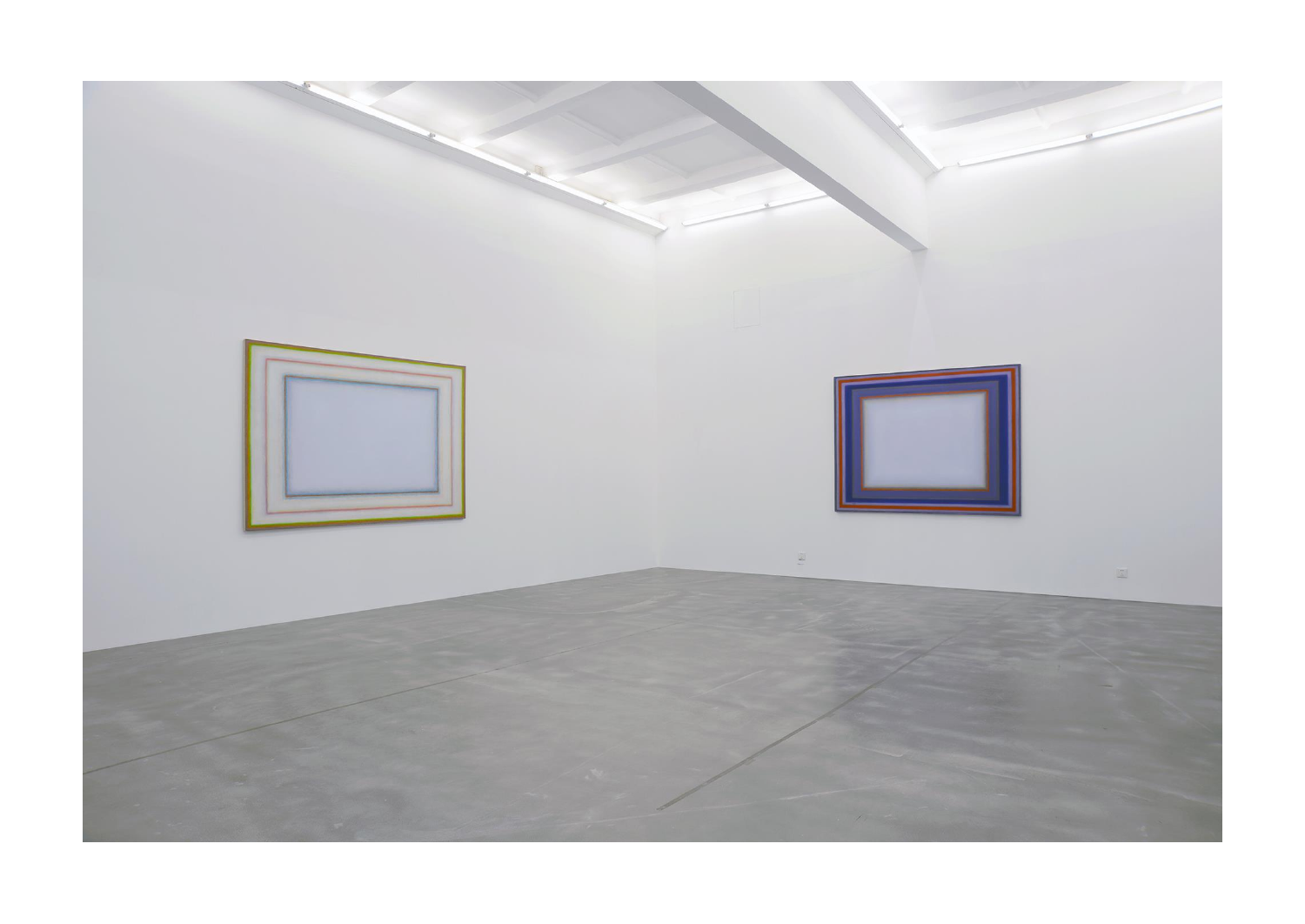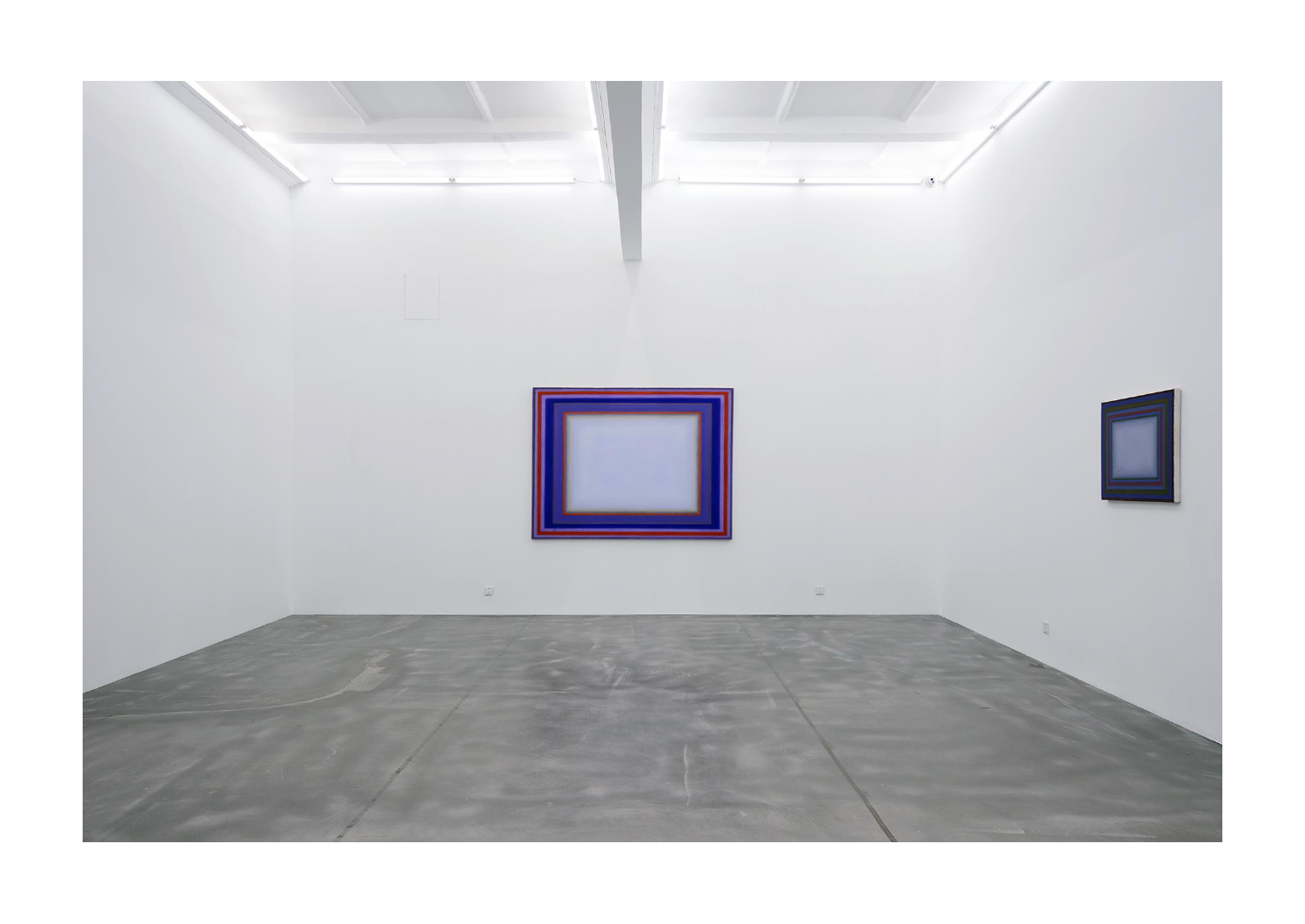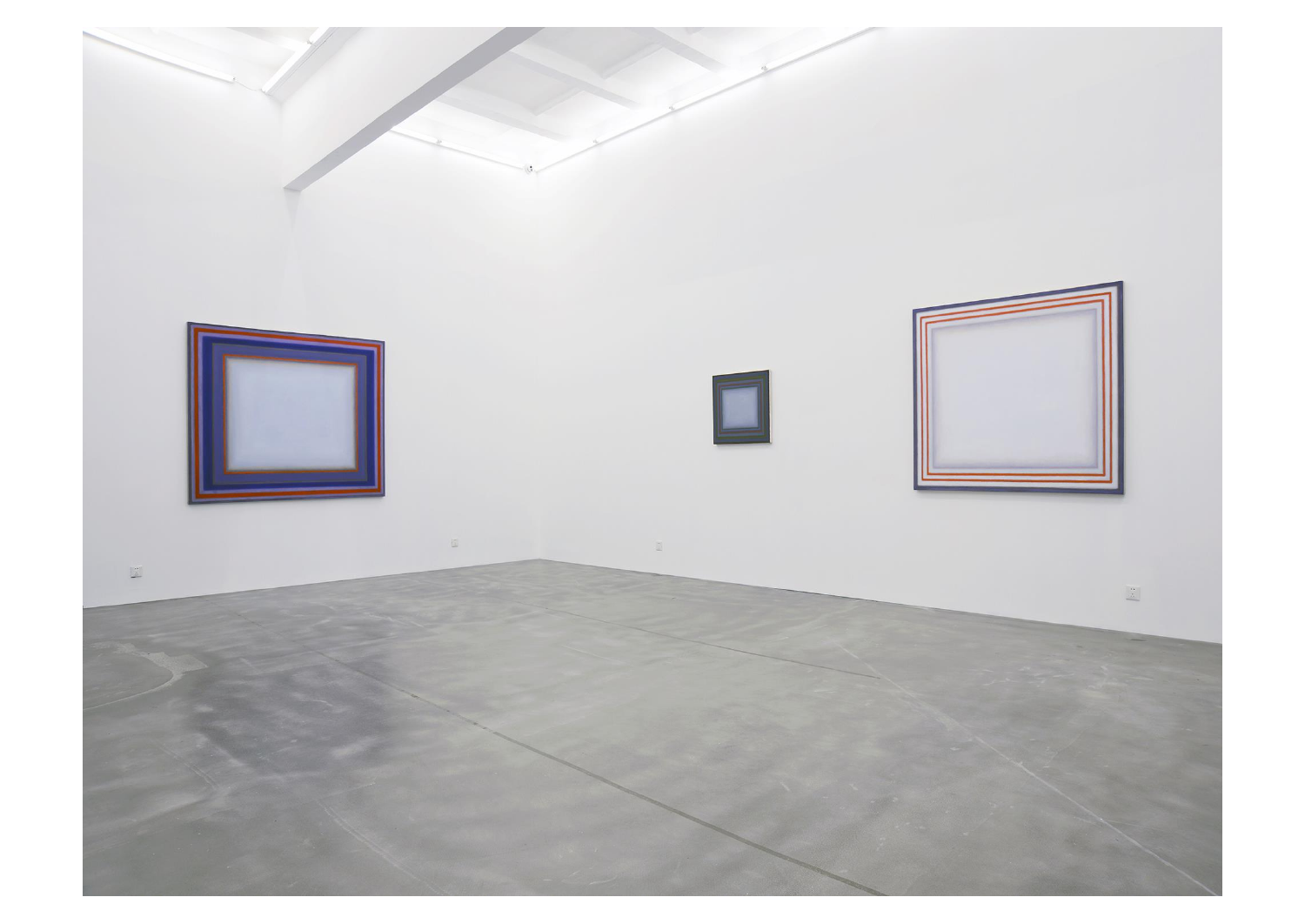#### **Wang Zhongjie**

 Born in Zhengzhou, Henan Province, P.R. China Currently lives and works in Dengfeng, Henan

#### **Solo Exhibitions**

- *Wang Zhongjie*, Magician Space, Beijing, CN *In The Need Of Light*, Moart Space, Zheng Zhou, CN
- *Dark Clouds Blue Sky*, Ex-chiesetta del Redentore, Vigolo Vattaro (TN), IT
- *Dark Clouds BlueSky*, ANART and V ART CENTER, Shanghai, CN
- *Stalker and His Shadow*, Magician Space, Beijing, CN *Dark Clouds BlueSky*, Isolo 17, Verona, IT *Dark Clouds BlueSky*, Baraccano, Bologna, IT
- *Talking about Self Portrait*, ANART, Shanghai, CN
- *Narcissus*, Aura Gallery, Shanghai, CN

#### **Group Exhibitions**

- *Oltrela materia – Gli artisti ricordano Maurizio Giuf redi*, Bologna Academy of Fine Arts, IT
- *Oltrela materia – Gli artisti ricordano Maurizio Giuf redi*, Mo Art Space, Xinmi, Henan, CN *Shanghai Art Fair International Contemporary ArtExhibition*, Shanghai Exhibition Center, Shanghai, CN
- *Sun – Artists Group Exhibition*, ANART, Shanghai, CN
- *Attitude Art Exhibition*, Shedd Art Center, Henan, CN
- *Prophecy Group Exhibition*, Aura Gallery, Beijing, CN
- *Endless Country – The North-South Oil Painting Exhibition*, China National Gallery, Beijing, CN *Opinionated,* Aura Gallery, Shanghai, CN
- *Time, Three Artists Show*, Henan Art Museum, Zhengzhou, CN
- *Memory & Image Show*, Clarity Art, Zhengzhou, CN
- *Henan Oil Painting Society Academic Exhibition*, Zhengzhou Art Museum, Henan, CN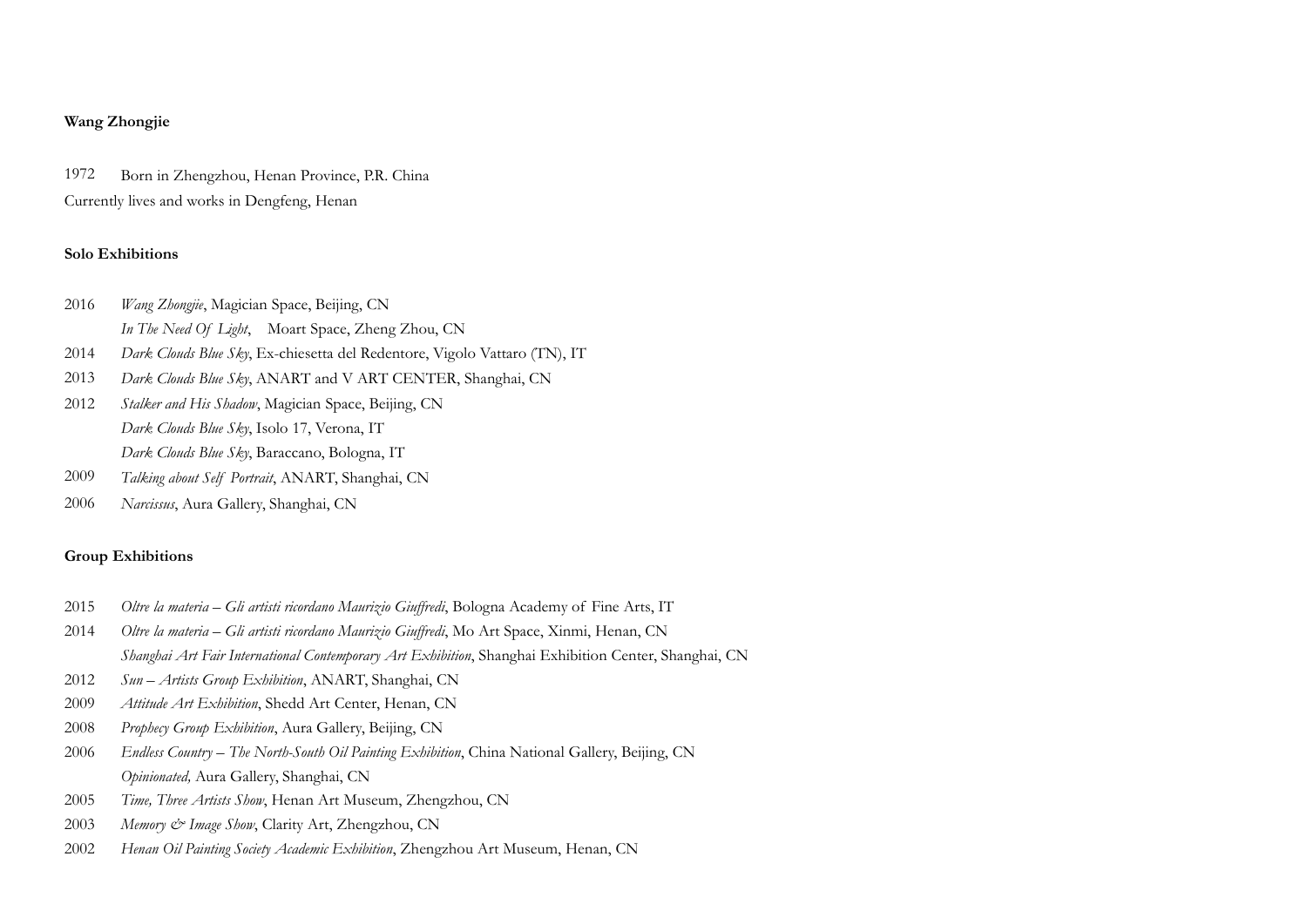- 2001 *Six Henanese Artists Show*, Henan Painting and Calligraphy Academy, Zhengzhou, CN
- 1999 *Henan Artists Exhibition*, Henan Painting and Calligraphy Academy, Zhengzhou, CN *Henan Youth Art Century Exhibition*, Henan Painting and Calligraphy Academy, Zhengzhou, CN
- 1998 *Youth Painting 14-Man Exhibition*, Henan Painting and Calligraphy Academy, Zhengzhou, CN *Henan Oil Painting Society Exhibition*, Henan Painting and Calligraphy Academy, Zhengzhou, CN *Henan Oil Painting Exhibition*, China National Gallery, Beijing, CN
- 1996 *Two Artists Show*, Henan Painting and Calligraphy Academy, Zhengzhou, CN

### **Art Fairs**

2016 Hong Kong Art Basel, Hong Kong, CN